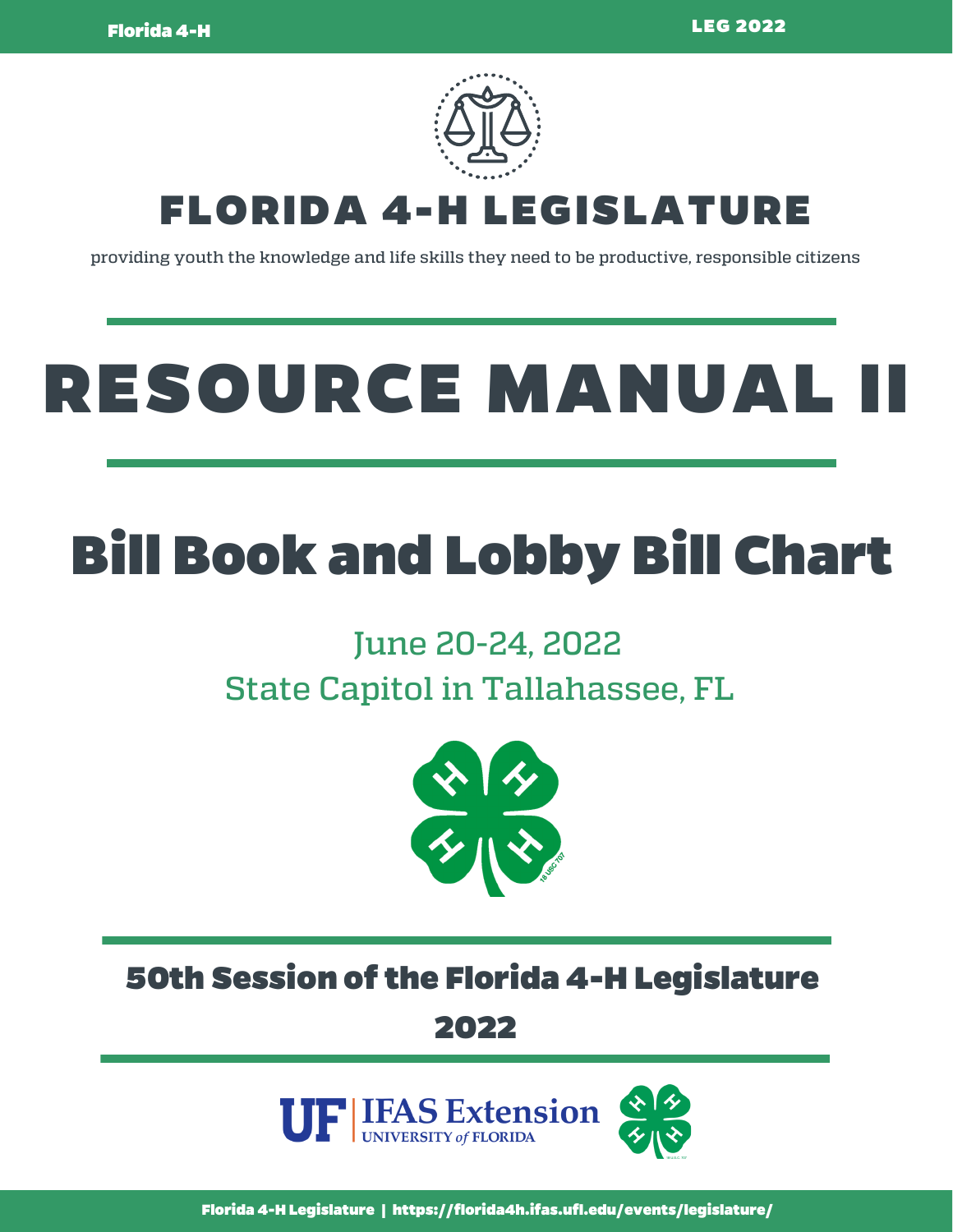

providing youth the knowledge and life skills they need to be productive, responsible citizens

## RESOURCE MANUAL I

### Edited By:

Youth Bill Editing Committee Photini Thorp, Seminole County

Nathanael Monroe, Hernando County Kaity Eubanks, Alachua County Berkley Barnes, St. Lucie County Miriam Wood, Pinellas County

Kelsey Cook, Steering Committee Chair, Program Coordinator, and Duval County 4-H Extension Agent Charlie Poliseno, Steering Committee Member and Hillsborough County 4-H Extension Agent Sara Brake, Steering Committee Member Brooke Adams, 2022 Youth Planning Committee Chair



The Institute of Food and Agricultural Sciences (IFAS) is an Equal Opportunity Institution authorized to provide research, educational information and other services only to individuals and institutions that function without regard to race, color, sex, age, disability or national origin. U.S. Department of Agriculture, Cooperative Extension Service, University of Florida, IFAS, Florida A. & M. and University Cooperative Extension Program cooperating.

COOPERATIVE EXTENSION SERVICE, UNIVERSITY OF FLORIDA, INSTITUTE OF FOOD AND AGRICULTURAL SCIENCES, Tom Obreza, interim- Director, in cooperation with the United States Department of Agriculture, publishes this information to further the purpose of the May 8 and June 30, 1914 Acts of Congress; and is authorized to provide research, educational information and other services only to individuals and institutions that function with non-discrimination with respect to race, creed, color, religion, age, disability, sex, sexual orientation, marital status, national origin, political opinions or affiliations. The information in this publication is available in alternate formats. Single copies of extension publications (excluding 4-H and youth publications) are available free to Florida residents from county extension offices.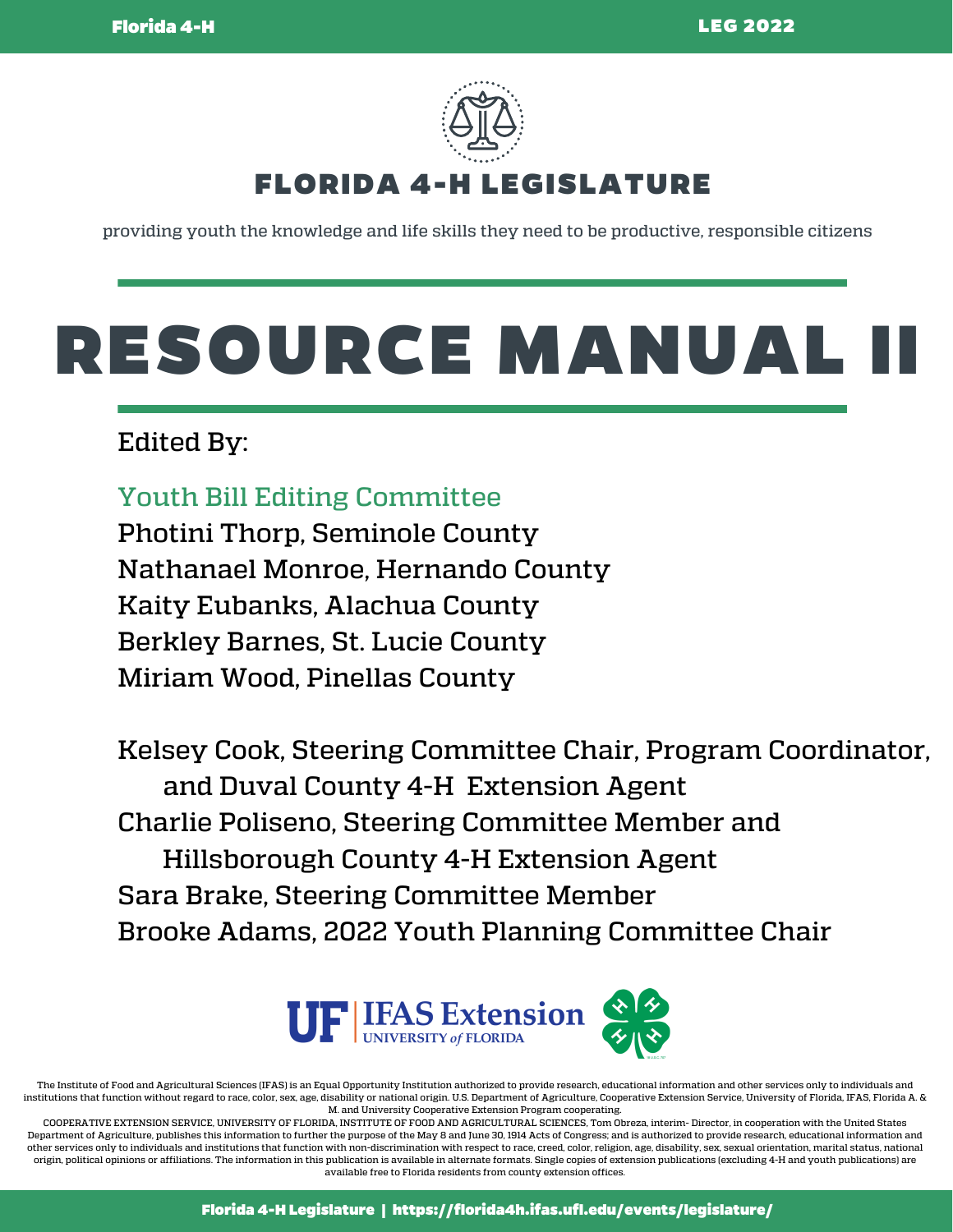| $\mathbf{1}$ | <b>FLORIDA 4-H LEGISLATURE</b>                                                                                                   |                                                                                                   |  |
|--------------|----------------------------------------------------------------------------------------------------------------------------------|---------------------------------------------------------------------------------------------------|--|
|              | Sponsors:                                                                                                                        | Committee/Bill Number: AG05                                                                       |  |
|              | County:                                                                                                                          | Referred to Committee: Agriculture &<br><b>Natural Resources</b>                                  |  |
| 2            |                                                                                                                                  | Be it hereby enacted by the Florida 4-H Legislature                                               |  |
| 3            |                                                                                                                                  | A Bill to be Entitled                                                                             |  |
| 4            | An act to mandate a tax on single-use plastic for all establishments.                                                            |                                                                                                   |  |
| 5            | Section 1: This act would be mandated to all Florida businesses and restaurants.                                                 |                                                                                                   |  |
| 6            |                                                                                                                                  |                                                                                                   |  |
| 7<br>8       | Section 2: If the above establishments buy single-use plastics, they will pay a 12% sales tax on<br>any single-use plastic.      |                                                                                                   |  |
| 9            |                                                                                                                                  |                                                                                                   |  |
| 10<br>11     | Section 3: Single-use plastics would include: plastic straws, plastic bottles, plastic cutlery, and<br>plastic cup lids.         |                                                                                                   |  |
| 12           |                                                                                                                                  |                                                                                                   |  |
| 13           | Section 4: Tax collected from this bill shall be allocated to preservation of natural resources.                                 |                                                                                                   |  |
| 14           |                                                                                                                                  |                                                                                                   |  |
| 15           | This bill shall take effect on January 1, 2023.                                                                                  |                                                                                                   |  |
| 16           |                                                                                                                                  |                                                                                                   |  |
| 17           | <b>SUMMARY</b>                                                                                                                   |                                                                                                   |  |
| 18<br>19     | products by putting a tax on single use plastic.                                                                                 | This bill will help keep more plastic out of the ocean through encouraging owners to use reusable |  |
| 20<br>21     | Coding: Words in struck through type are deletions from existing law; words underlined are<br>additions.                         |                                                                                                   |  |
| 22<br>23     | Pro: More plastic will stay out of the ocean and establishments will save money in the long term<br>by buying reusable products. |                                                                                                   |  |
| 24<br>25     | Con: Establishments will be spending more money at one time if they choose to use single use<br>plastic.                         |                                                                                                   |  |
| 26           |                                                                                                                                  |                                                                                                   |  |
| 27           |                                                                                                                                  |                                                                                                   |  |
| 28           |                                                                                                                                  |                                                                                                   |  |
| 29           |                                                                                                                                  |                                                                                                   |  |
|              |                                                                                                                                  |                                                                                                   |  |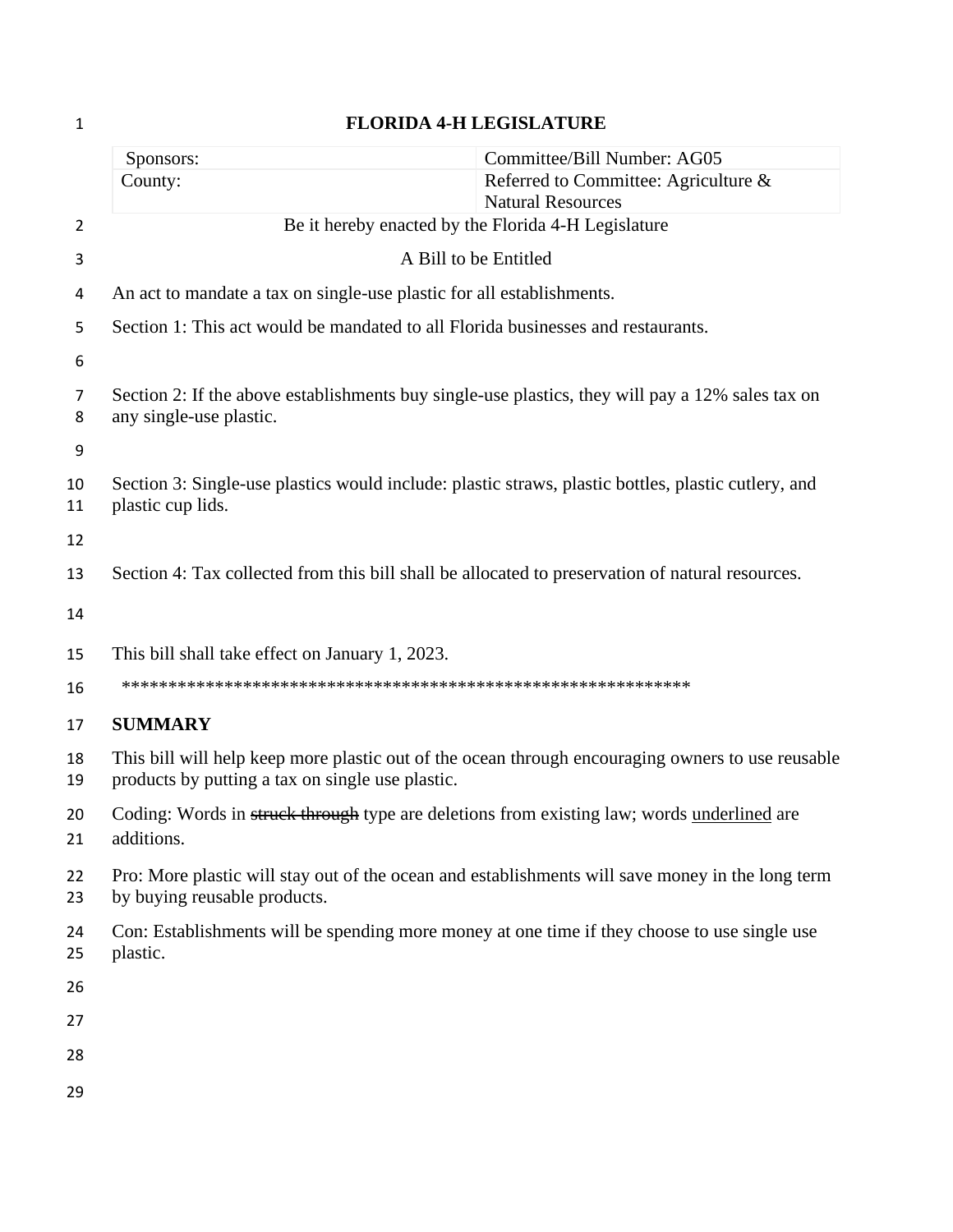| $\mathbf{1}$   | <b>FLORIDA 4-H LEGISLATURE</b>                                                                    |                                                                                                    |  |
|----------------|---------------------------------------------------------------------------------------------------|----------------------------------------------------------------------------------------------------|--|
|                | Sponsors:                                                                                         | Committee/Bill Number: AG09                                                                        |  |
|                | County:                                                                                           | Referred to Committee: Agriculture and                                                             |  |
|                |                                                                                                   | <b>Natural Resources</b>                                                                           |  |
| $\overline{2}$ |                                                                                                   | Be it hereby enacted by the Florida 4-H Legislature                                                |  |
| 3              |                                                                                                   | A Bill to be Entitled                                                                              |  |
| 4              | An act relating veterinary telehealth.                                                            |                                                                                                    |  |
| 5              |                                                                                                   |                                                                                                    |  |
| 6              | Section 1: A veterinarian may practice telemedicine.                                              |                                                                                                    |  |
| 7              | Section 2: A veterinarian who uses telemedicine:                                                  |                                                                                                    |  |
| 8              | (a)                                                                                               | Shall take appropriate steps to establish a veterinarian/client/patient relationship and           |  |
| 9              | conduct all appropriate evaluations and collect appropriate histories of the patient, consistent  |                                                                                                    |  |
| 10             | with prevailing professional standards of care for the specific patient presentation.             |                                                                                                    |  |
| 11             | (b)                                                                                               | May not prescribe controlled substances if he or she has not previously performed                  |  |
| 12             | an in-person physical examination or made medically appropriate and timely visits to the          |                                                                                                    |  |
| 13             | premises where the animal is kept. However, a consulting veterinarian using telemedicine may      |                                                                                                    |  |
| 14             | prescribe controlled substances for a terminal patient transferred to the consulting veterinarian |                                                                                                    |  |
| 15             | for hospice care from a veterinarian who performed an in-person physical examination of the       |                                                                                                    |  |
| 16             | patient and provided medical records to the consulting veterinarian.                              |                                                                                                    |  |
| 17             | (c)                                                                                               | Must hold a current license to practice veterinary medicine in this state. The practice            |  |
| 18             | of medicine occurs where the veterinarian or the patient, or both, are located at the time the    |                                                                                                    |  |
| 19             | veterinarian practices telemedicine.                                                              |                                                                                                    |  |
| 20             | Section 3: The board has jurisdiction over a veterinarian practicing telemedicine in this state,  |                                                                                                    |  |
| 21             |                                                                                                   | regardless of where the veterinarian's physical offices are located. The practice of telemedicine  |  |
| 22             |                                                                                                   | in accordance with this section is not a standard of care violation, and a veterinarian may not be |  |
| 23             | disciplined solely for practicing telemedicine.                                                   |                                                                                                    |  |
| 24             | Section 4. Definitions.                                                                           |                                                                                                    |  |
| 25             | "Telemedicine" means the practice of veterinary medicine, including diagnosis, consultation,      |                                                                                                    |  |
| 26             |                                                                                                   | evaluation, treatment, or transfer of medical data, by means of a two-way, real-time interactive   |  |
| 27             |                                                                                                   | communication between a client and patient and a veterinarian who has access to and the ability    |  |
| 28             | to review the patient's relevant information before the telemedicine visit.                       |                                                                                                    |  |
| 29             |                                                                                                   |                                                                                                    |  |
|                |                                                                                                   |                                                                                                    |  |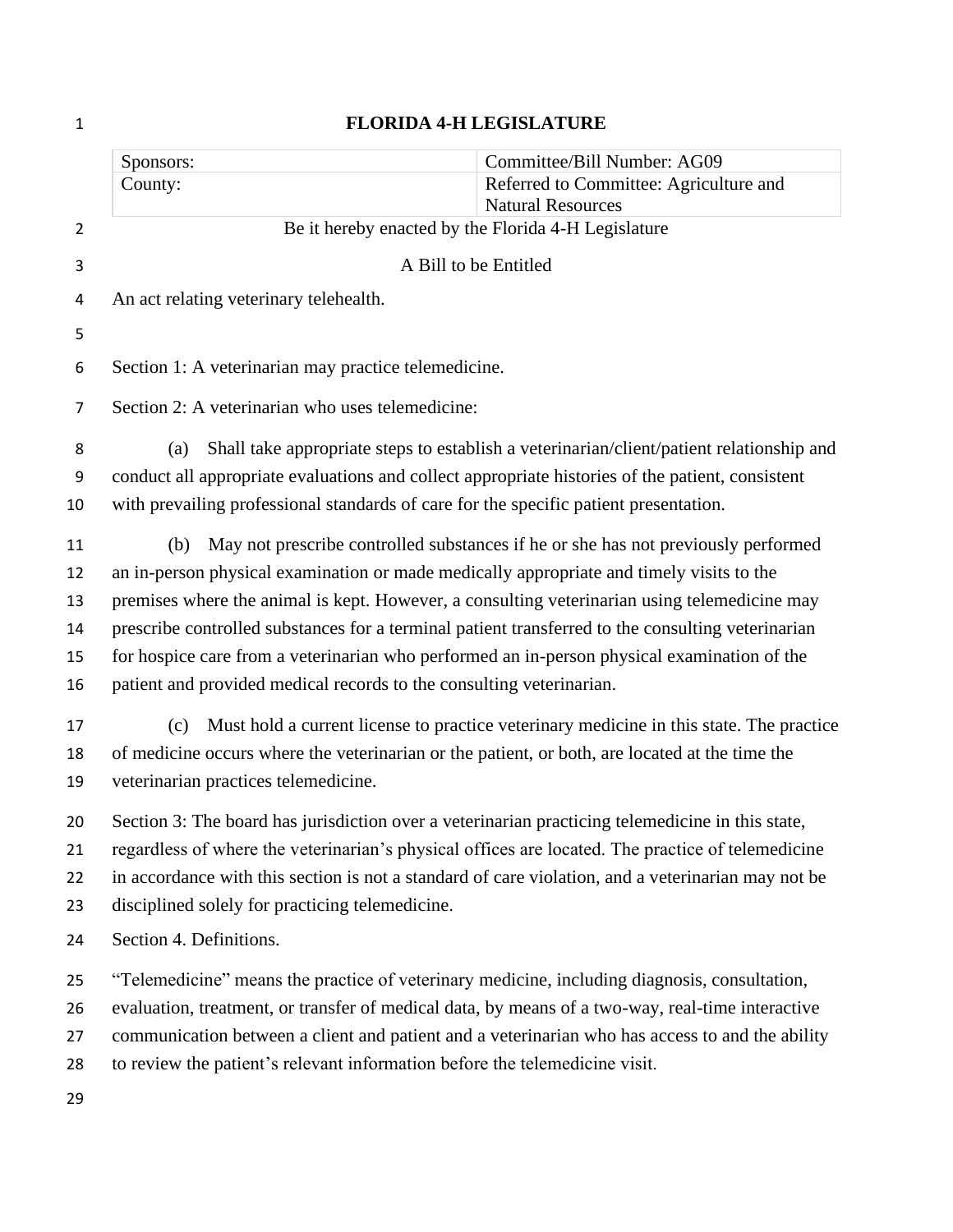| $\mathbf 1$         | This bill shall take effect upon becoming a law.                                                                                    |
|---------------------|-------------------------------------------------------------------------------------------------------------------------------------|
| $\overline{2}$      |                                                                                                                                     |
| 3                   | <b>SUMMARY</b>                                                                                                                      |
| 4                   | This bill will allow licensed veterinarians to conduct telehealth visits for ill animals                                            |
| 5<br>6              | Coding: Words in struck through type are deletions from existing law; words underlined are<br>additions.                            |
| $\overline{7}$<br>8 | Pro: This bill would allow veterinarians to help care for animals in locations where they may be<br>unable to visit physically.     |
| 9<br>10             | Con: This bill could lead to some veterinary malpractice if a veterinarian is not properly able to<br>assess an animal's condition. |
| 11                  |                                                                                                                                     |
| 12                  |                                                                                                                                     |
| 13                  |                                                                                                                                     |
| 14                  |                                                                                                                                     |
| 15                  |                                                                                                                                     |
| 16                  |                                                                                                                                     |
| 17                  |                                                                                                                                     |
| 18                  |                                                                                                                                     |
| 19                  |                                                                                                                                     |
| 20                  |                                                                                                                                     |
| 21<br>22            |                                                                                                                                     |
| 23                  |                                                                                                                                     |
| 24                  |                                                                                                                                     |
| 25                  |                                                                                                                                     |
| 26                  |                                                                                                                                     |
| 27                  |                                                                                                                                     |
| 28                  |                                                                                                                                     |
| 29                  |                                                                                                                                     |
| 30                  |                                                                                                                                     |
|                     |                                                                                                                                     |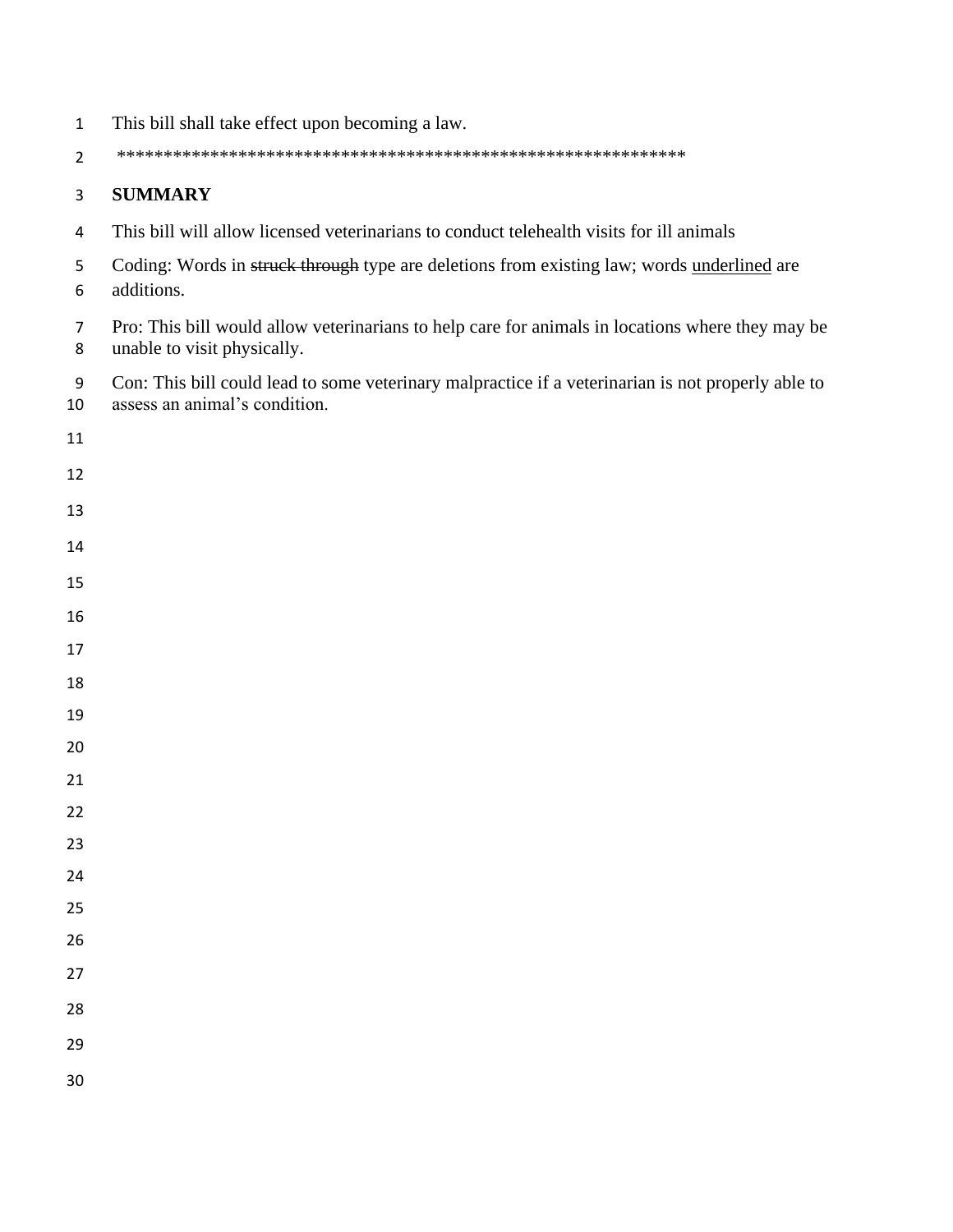|                                                          | Sponsors:                                                                                                                                                        | Committee/Bill Number: CJ01                                                                                                                                                                |
|----------------------------------------------------------|------------------------------------------------------------------------------------------------------------------------------------------------------------------|--------------------------------------------------------------------------------------------------------------------------------------------------------------------------------------------|
|                                                          | County:                                                                                                                                                          | Referred to Committee: Criminal Justice                                                                                                                                                    |
| Be it hereby enacted by the Florida 4-H Legislature<br>2 |                                                                                                                                                                  |                                                                                                                                                                                            |
| 3                                                        |                                                                                                                                                                  | A Bill to be Entitled                                                                                                                                                                      |
| 4                                                        | An act relating to allowing the use of familial DNA in violent crimes prosecution.                                                                               |                                                                                                                                                                                            |
| 5<br>6                                                   | to look for familial matches. Using DNA from genealogical databases will not be allowed.                                                                         | Section 1: DNA from violent crimes shall be run through the FBI's National DNA Index System                                                                                                |
| 7<br>8<br>9                                              | relation to the case.                                                                                                                                            | Section 2: DNA matches must have at least 10 of the 20 markers in common to be considered a<br>familial connection. Only people with the minimum required 10 markers may be interviewed in |
| 10<br>11                                                 | Section 3: The cost of using familial DNA searches will be incurred by the prosecuting law<br>enforcement agency.                                                |                                                                                                                                                                                            |
| 12                                                       | Section 4: The following are definitions for this legislation:                                                                                                   |                                                                                                                                                                                            |
| 13<br>14<br>15                                           | A. "Violent crimes" shall be defined as murder, rapes, child rapes, and terrorism.<br>В.<br>information indicating a relative of a person they seek to identify. | "Familial DNA search" is a search by law enforcement in DNA databases for genetic                                                                                                          |
| 16                                                       | This bill shall take effect upon becoming a law.                                                                                                                 |                                                                                                                                                                                            |
| 17                                                       |                                                                                                                                                                  |                                                                                                                                                                                            |
| 18                                                       | <b>SUMMARY</b>                                                                                                                                                   |                                                                                                                                                                                            |
| 19                                                       | This bill will provide a wider investigative opportunity for violent crimes.                                                                                     |                                                                                                                                                                                            |
| 20<br>21                                                 | Coding: Words in struck through type are deletions from existing law; words underlined are<br>additions.                                                         |                                                                                                                                                                                            |
| 22                                                       |                                                                                                                                                                  | Pro. This could help solve many violent and cold cases providing justice and closure for victims.                                                                                          |
| 23<br>24<br>25                                           | Con: There are many innocent people in the DNA database. Many family members would be<br>4th Amendment of unreasonable search.                                   | unwilling to provide information for investigations. It can be argued that this would violate the                                                                                          |
| 26                                                       |                                                                                                                                                                  |                                                                                                                                                                                            |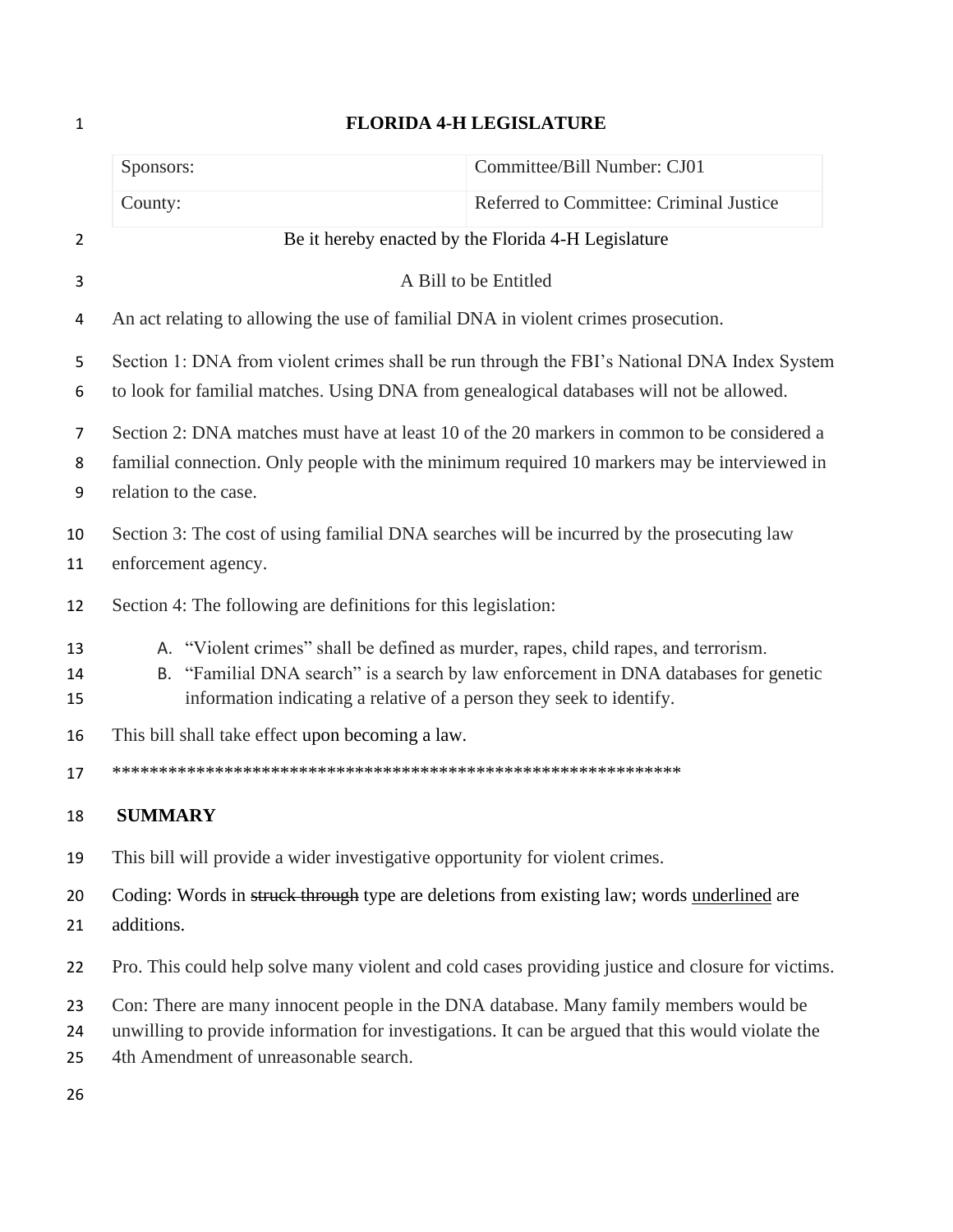|                                                                                                          | Sponsors:                                                                | Committee/Bill Number: CJ03                                                                     |
|----------------------------------------------------------------------------------------------------------|--------------------------------------------------------------------------|-------------------------------------------------------------------------------------------------|
|                                                                                                          | County:                                                                  | Referred to Committee: Criminal Justice                                                         |
| Be it hereby enacted by the Florida 4-H Legislature<br>$\overline{2}$                                    |                                                                          |                                                                                                 |
|                                                                                                          | A Bill to be Entitled                                                    |                                                                                                 |
|                                                                                                          | An act relating to the decriminalization of the possession of marijuana. |                                                                                                 |
|                                                                                                          |                                                                          | Section 1. Individuals in the state of Florida will not be charged for possession of marijuana. |
|                                                                                                          |                                                                          | Section 2. No fine will be imposed on any individual found with marijuana.                      |
|                                                                                                          |                                                                          | Section 3. The illegal distribution of marijuana will remain punishable by law.                 |
|                                                                                                          |                                                                          |                                                                                                 |
|                                                                                                          | This bill shall take effect upon becoming a law.                         |                                                                                                 |
|                                                                                                          |                                                                          |                                                                                                 |
|                                                                                                          | <b>SUMMARY</b>                                                           |                                                                                                 |
|                                                                                                          | Decriminalize the possession of marijuana for all Florida residents.     |                                                                                                 |
| Coding: Words in struck through type are deletions from existing law; words underlined are<br>additions. |                                                                          |                                                                                                 |
| Pro: Would allow police to focus on more violent crimes.                                                 |                                                                          |                                                                                                 |
|                                                                                                          | Con: May encourage individuals to obtain more marijuana.                 |                                                                                                 |
|                                                                                                          |                                                                          |                                                                                                 |
|                                                                                                          |                                                                          |                                                                                                 |
|                                                                                                          |                                                                          |                                                                                                 |
|                                                                                                          |                                                                          |                                                                                                 |
|                                                                                                          |                                                                          |                                                                                                 |
|                                                                                                          |                                                                          |                                                                                                 |
|                                                                                                          |                                                                          |                                                                                                 |
|                                                                                                          |                                                                          |                                                                                                 |
|                                                                                                          |                                                                          |                                                                                                 |
|                                                                                                          |                                                                          |                                                                                                 |
|                                                                                                          |                                                                          |                                                                                                 |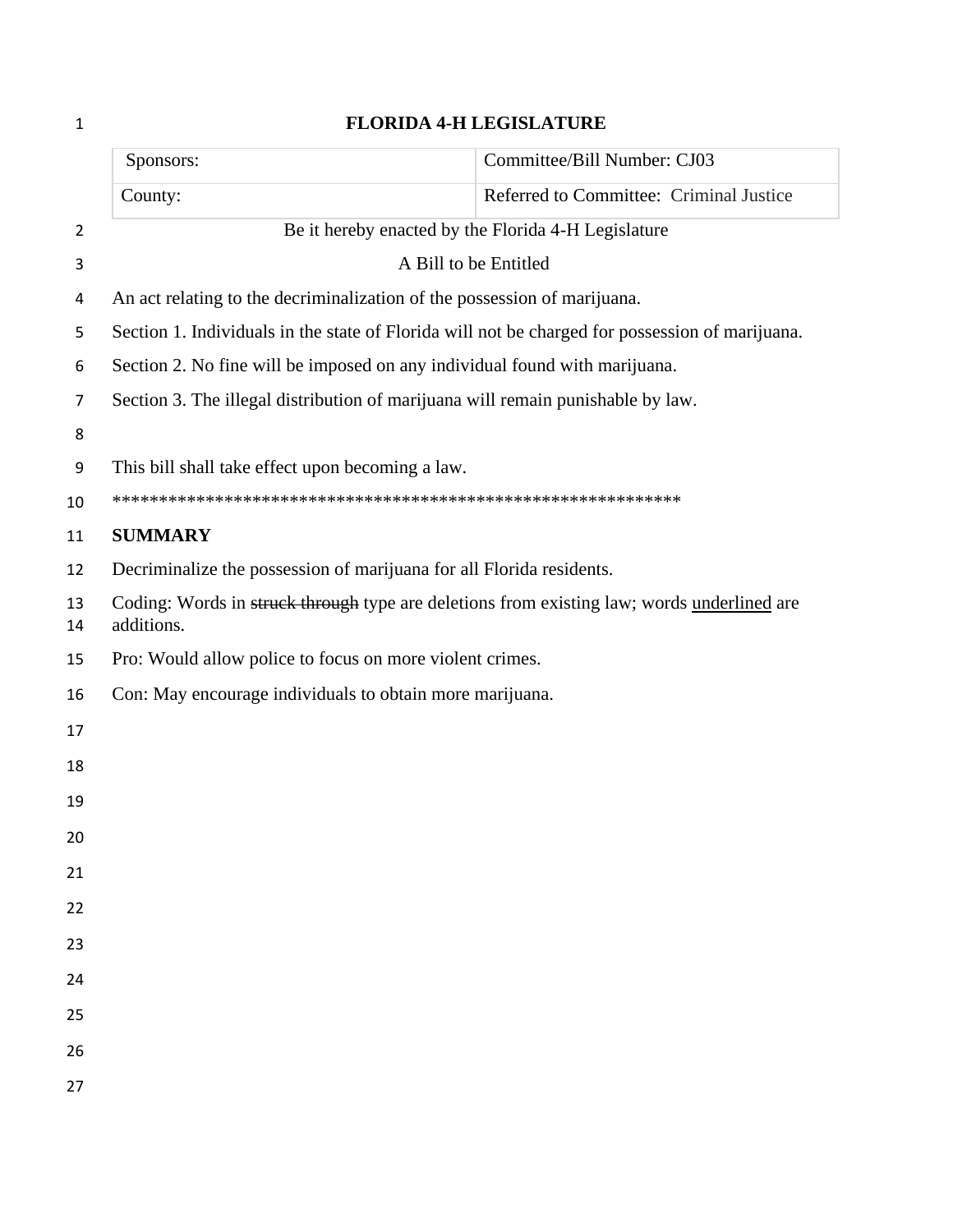| Sponsors:                                                                                                                                                | Committee/Bill Number: ED01                                                                                                                                                                                                                                                                                                                                                                                                                                                                                                                                                                                                                                                                                                                                                                                         |
|----------------------------------------------------------------------------------------------------------------------------------------------------------|---------------------------------------------------------------------------------------------------------------------------------------------------------------------------------------------------------------------------------------------------------------------------------------------------------------------------------------------------------------------------------------------------------------------------------------------------------------------------------------------------------------------------------------------------------------------------------------------------------------------------------------------------------------------------------------------------------------------------------------------------------------------------------------------------------------------|
| County:                                                                                                                                                  | Referred to Committee: Education                                                                                                                                                                                                                                                                                                                                                                                                                                                                                                                                                                                                                                                                                                                                                                                    |
|                                                                                                                                                          | Be it hereby enacted by the Florida 4-H Legislature                                                                                                                                                                                                                                                                                                                                                                                                                                                                                                                                                                                                                                                                                                                                                                 |
|                                                                                                                                                          | A Bill to Be Entitled                                                                                                                                                                                                                                                                                                                                                                                                                                                                                                                                                                                                                                                                                                                                                                                               |
|                                                                                                                                                          | An act relating to required instruction regarding the history of African Americans.                                                                                                                                                                                                                                                                                                                                                                                                                                                                                                                                                                                                                                                                                                                                 |
| society.                                                                                                                                                 | Section 1. Members of the instructional staff of the public schools, subject to the rules of the<br>State Board of Education and the district school board, shall teach efficiently and faithfully,<br>using the books and materials required that meet the highest standards for professionalism and<br>historical accuracy, following the prescribed courses of study, and employing approved methods<br>of instruction, the following: The history of African Americans, including the history of African<br>peoples before the political conflicts that led to the development of slavery, the passage to<br>America, the enslavement experience, abolition, and the contributions of African Americans to<br>society. Instructional materials shall include the contributions of African Americans to American |
|                                                                                                                                                          | Section 2. Beginning in the 2023-2024 school year, the department shall annually verify that<br>each school district, charter school, and private school implements the instruction relating to the<br>history of the Holocaust 75 and the history of African Americans, efficiently and faithfully.                                                                                                                                                                                                                                                                                                                                                                                                                                                                                                                |
|                                                                                                                                                          | Section 3. STATEWIDE, STANDARDIZED ASSESSMENT PROGRAM. The Commissioner<br>of Education shall design and implement a statewide, standardized assessment program aligned<br>to the core curricular content established in the Next Generation Sunshine State Standards.                                                                                                                                                                                                                                                                                                                                                                                                                                                                                                                                              |
| Section 4. The course will be paid out of tax dollars, Florida sales tax will be raised 1 cent to<br>fund a comprehensive and interactive state program. |                                                                                                                                                                                                                                                                                                                                                                                                                                                                                                                                                                                                                                                                                                                                                                                                                     |
|                                                                                                                                                          |                                                                                                                                                                                                                                                                                                                                                                                                                                                                                                                                                                                                                                                                                                                                                                                                                     |
| This bill will come into effect on July 1, 2022.                                                                                                         |                                                                                                                                                                                                                                                                                                                                                                                                                                                                                                                                                                                                                                                                                                                                                                                                                     |
|                                                                                                                                                          |                                                                                                                                                                                                                                                                                                                                                                                                                                                                                                                                                                                                                                                                                                                                                                                                                     |
| <b>SUMMARY</b>                                                                                                                                           |                                                                                                                                                                                                                                                                                                                                                                                                                                                                                                                                                                                                                                                                                                                                                                                                                     |
| about the life of African Americans.                                                                                                                     | This bill will require the teaching and testing of African American history and early lives in all<br>schools across Florida. Teachers must deliver quality content given from a textbook to students                                                                                                                                                                                                                                                                                                                                                                                                                                                                                                                                                                                                               |
|                                                                                                                                                          | Coding: Words in struck through type are deletions from existing law; words underlined are                                                                                                                                                                                                                                                                                                                                                                                                                                                                                                                                                                                                                                                                                                                          |

- additions.
- Pro: Education will further its teachings on historical situations to students.
- Con: These situations may be taught incorrectly or opinionated, tax dollars would be raised to
- fund this program.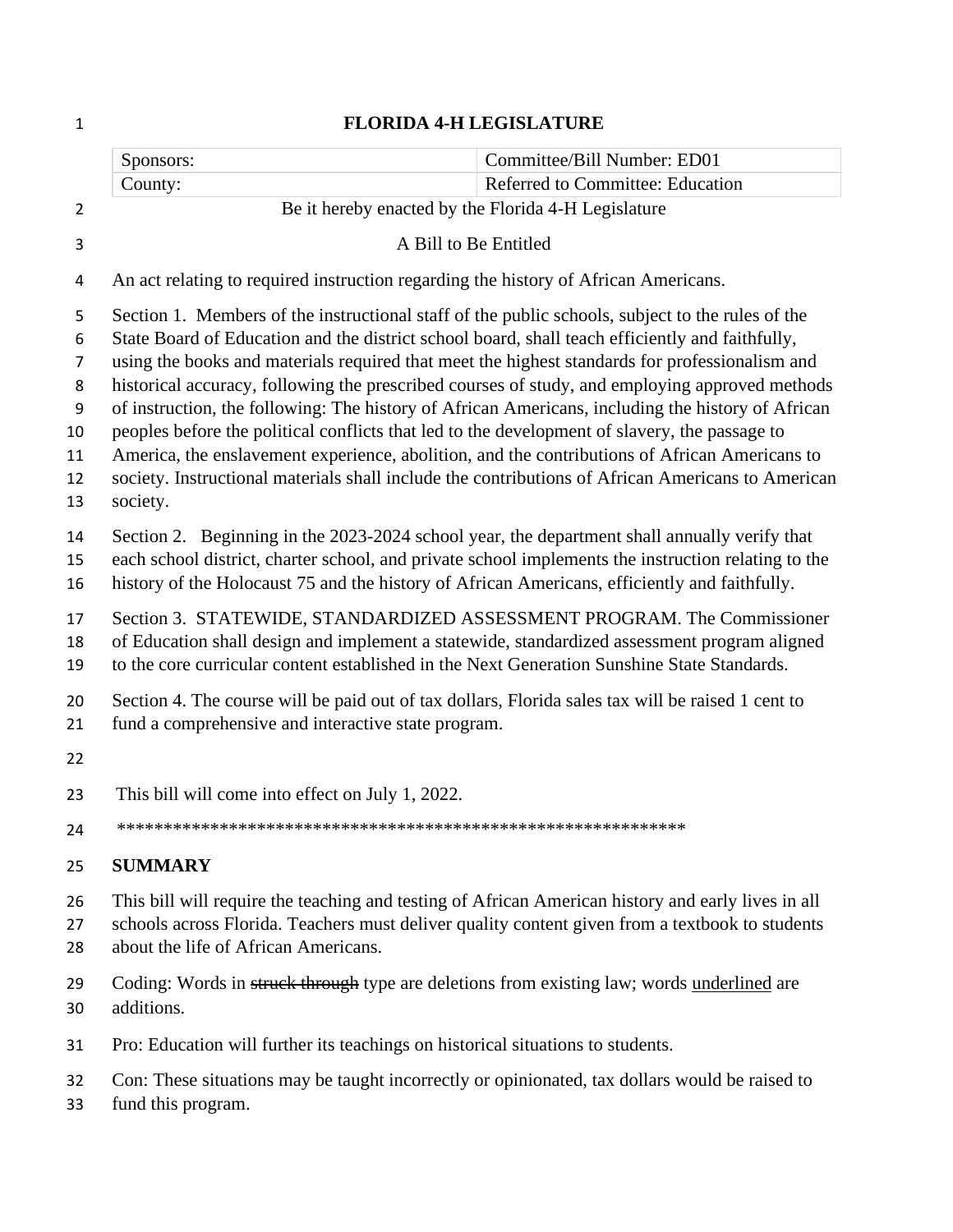| $\mathbf{1}$   | <b>FLORIDA 4-H LEGISLATURE</b>                                        |                                                                                                                                                                                                     |  |
|----------------|-----------------------------------------------------------------------|-----------------------------------------------------------------------------------------------------------------------------------------------------------------------------------------------------|--|
|                | Sponsors:                                                             | Committee/Bill Number: ED09                                                                                                                                                                         |  |
|                | County:                                                               | Referred to Committee: Education                                                                                                                                                                    |  |
| $\overline{2}$ | Be it hereby enacted by the Florida 4-H Legislature                   |                                                                                                                                                                                                     |  |
| 3              |                                                                       | A Bill to Be Entitled                                                                                                                                                                               |  |
| 4              | An act relating to Standardized testing regarding the SAT and ACT.    |                                                                                                                                                                                                     |  |
| 5              |                                                                       |                                                                                                                                                                                                     |  |
| 6              | Section 1. All SAT and ACT testing will be terminated.                |                                                                                                                                                                                                     |  |
| 7              |                                                                       |                                                                                                                                                                                                     |  |
| 8<br>9         | of determining a student's acceptance to a college.                   | Section 2. All Public Universities within Florida will no longer use the SAT/ACT scoring as part                                                                                                    |  |
| 10             |                                                                       |                                                                                                                                                                                                     |  |
| 11<br>12       |                                                                       | Section 3. Any private Universities within Florida that continue to use this standardized testing<br>as a part of determining an applicant's acceptance will be fined 25,000 for the first offense. |  |
| 13             |                                                                       |                                                                                                                                                                                                     |  |
| 14<br>15       |                                                                       | Section 4. Definitions. As used above "Standardized testing" can be defined as the SAT and<br>ACT, standard tests where all the questions are alike and is used to consistently score.              |  |
| 16             |                                                                       |                                                                                                                                                                                                     |  |
| 17             | This bill shall take effect upon August 1, 2022.                      |                                                                                                                                                                                                     |  |
| 18             |                                                                       |                                                                                                                                                                                                     |  |
| 19             | <b>SUMMARY</b>                                                        |                                                                                                                                                                                                     |  |
| 20             | This bill will eliminate SAT and ACT testing in the state of Florida. |                                                                                                                                                                                                     |  |
| 21<br>22       | additions                                                             | Coding: Words in struck through type are deletions from existing law; words underlined are                                                                                                          |  |
| 23<br>24       | many good students are not good at these standardized tests.          | Pro: Provides a better analysis of a student without using a standard form of testing because                                                                                                       |  |
| 25             | Con: Eliminates a standard option of measuring success.               |                                                                                                                                                                                                     |  |
| 26             |                                                                       |                                                                                                                                                                                                     |  |
| 27             |                                                                       |                                                                                                                                                                                                     |  |
| 28             |                                                                       |                                                                                                                                                                                                     |  |
| 29             |                                                                       |                                                                                                                                                                                                     |  |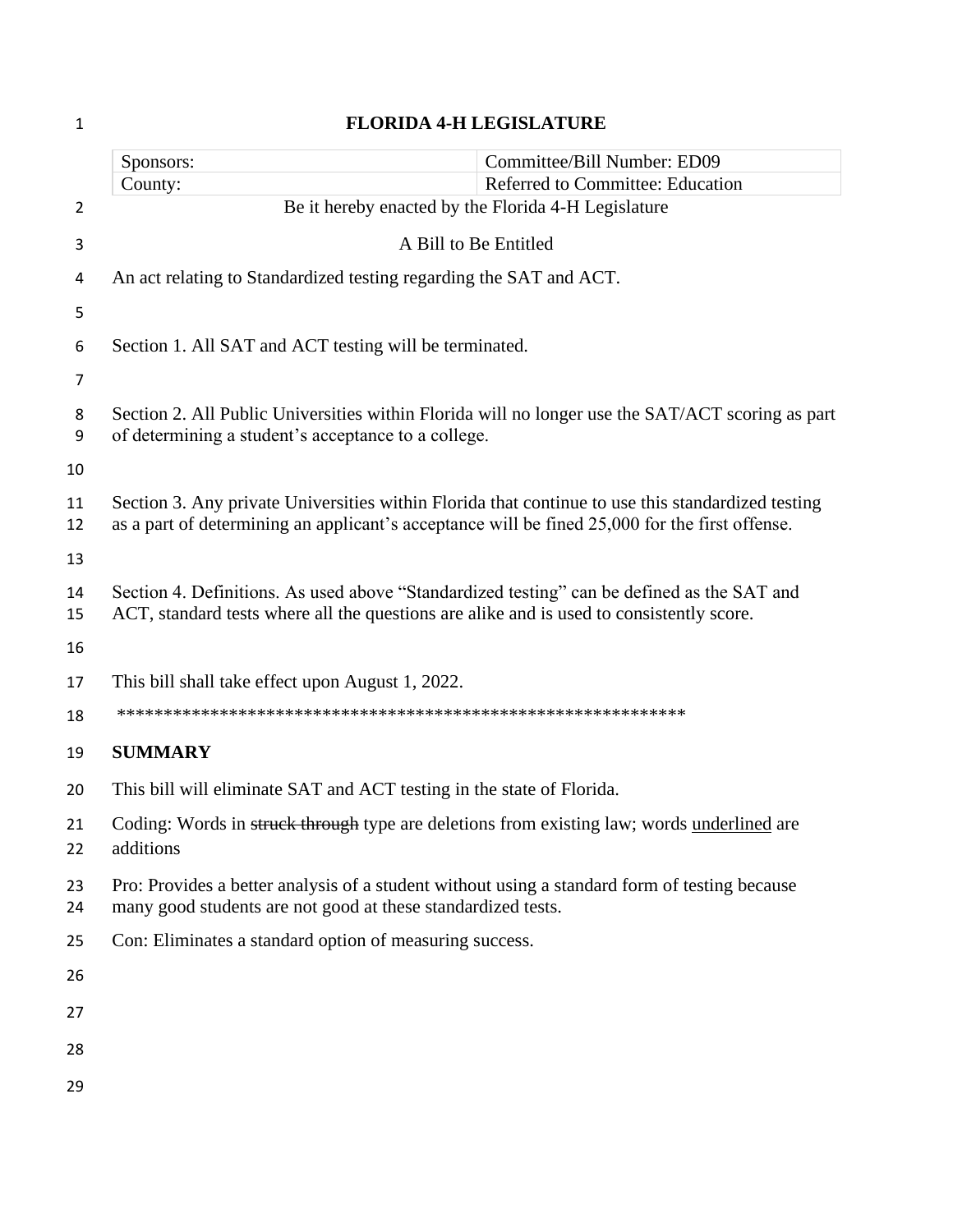| <b>FLORIDA 4-H LEGISLATURE</b><br>$\mathbf{1}$ |                                                                                                                                                                                                           |                                                                 |
|------------------------------------------------|-----------------------------------------------------------------------------------------------------------------------------------------------------------------------------------------------------------|-----------------------------------------------------------------|
|                                                | Sponsors:                                                                                                                                                                                                 | Committee/Bill Number: GCT02                                    |
|                                                | County:                                                                                                                                                                                                   | Referred to Committee: Government,<br>Commerce & Transportation |
| 2                                              | Be it hereby enacted by the Florida 4-H Legislature                                                                                                                                                       |                                                                 |
| 3                                              | A Bill to Be Entitled                                                                                                                                                                                     |                                                                 |
| 4                                              | An act relating to increasing the interstate speed limit.                                                                                                                                                 |                                                                 |
| 5                                              |                                                                                                                                                                                                           |                                                                 |
| 6                                              | Section 1. The speed limit on Florida interstates will increase to 85 mph.                                                                                                                                |                                                                 |
| 7                                              | Section 2. Speed limit violators will pay a fine that is triple the speed they were cited at.                                                                                                             |                                                                 |
| 8                                              | Section 3. Definitions.                                                                                                                                                                                   |                                                                 |
| 9<br>10<br>11                                  | "Interstate" is defined as a highway that is part of the US Interstate Highway System.<br>"Speed limit" is defined as the maximum speed at which a vehicle can travel on a<br>particular stretch of road. |                                                                 |
| 12                                             |                                                                                                                                                                                                           |                                                                 |
| 13                                             | This bill shall take effect upon becoming a law.                                                                                                                                                          |                                                                 |
| 14                                             |                                                                                                                                                                                                           |                                                                 |
| 15                                             | <b>SUMMARY</b>                                                                                                                                                                                            |                                                                 |
| 16                                             | This bill will increase the interstate speed limit to 85 mph.                                                                                                                                             |                                                                 |
| 17<br>18                                       | Coding: Words in struck through type are deletions from existing law; words underlined are<br>additions.                                                                                                  |                                                                 |
| 19                                             | Pro: Vehicles already travel at speeds much greater than the current speed limit of 70 mph.                                                                                                               |                                                                 |
| 20                                             | Con: Higher speed leads to greater chance of accidents.                                                                                                                                                   |                                                                 |
| 21                                             |                                                                                                                                                                                                           |                                                                 |
| 22                                             |                                                                                                                                                                                                           |                                                                 |
| 23                                             |                                                                                                                                                                                                           |                                                                 |
| 24                                             |                                                                                                                                                                                                           |                                                                 |
| 25                                             |                                                                                                                                                                                                           |                                                                 |
| 26                                             |                                                                                                                                                                                                           |                                                                 |
| 27                                             |                                                                                                                                                                                                           |                                                                 |
| 28                                             |                                                                                                                                                                                                           |                                                                 |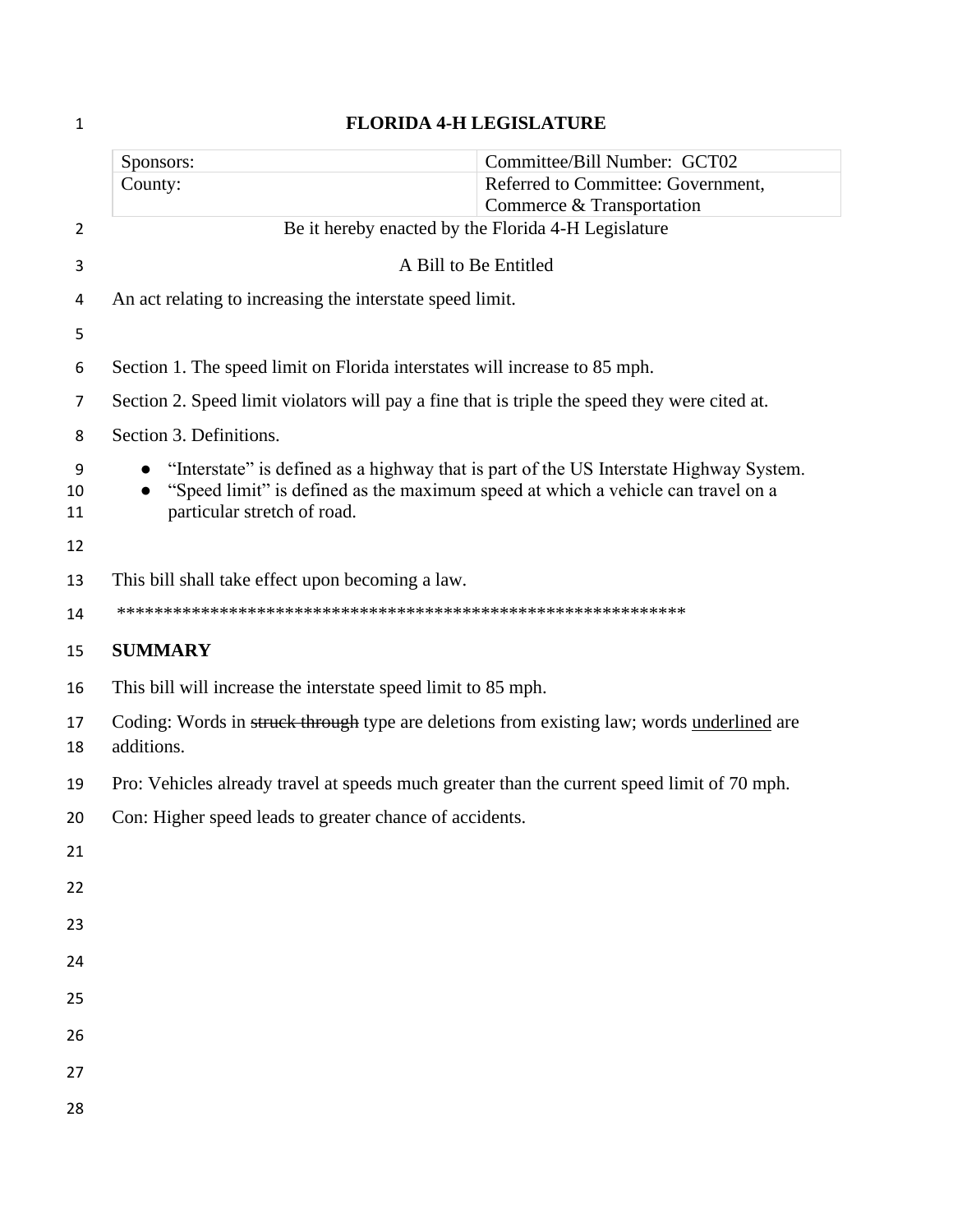|                                              | Sponsors:                                                                                                                                                                                                                                                                                                                                                                                      | Committee/Bill Number: GCT 08                                                                                                                                                                                                                                                                                                                                                                                                                                                       |
|----------------------------------------------|------------------------------------------------------------------------------------------------------------------------------------------------------------------------------------------------------------------------------------------------------------------------------------------------------------------------------------------------------------------------------------------------|-------------------------------------------------------------------------------------------------------------------------------------------------------------------------------------------------------------------------------------------------------------------------------------------------------------------------------------------------------------------------------------------------------------------------------------------------------------------------------------|
|                                              | County:                                                                                                                                                                                                                                                                                                                                                                                        | Referred to Committee: Government,<br>Commerce & Transportation                                                                                                                                                                                                                                                                                                                                                                                                                     |
| $\overline{2}$                               | Be it hereby enacted by the Florida 4-H Legislature                                                                                                                                                                                                                                                                                                                                            |                                                                                                                                                                                                                                                                                                                                                                                                                                                                                     |
| 3                                            | A Bill to Be Entitled                                                                                                                                                                                                                                                                                                                                                                          |                                                                                                                                                                                                                                                                                                                                                                                                                                                                                     |
| 4                                            | An act relating to the implementation of ranked choice voting systems in Florida elections.                                                                                                                                                                                                                                                                                                    |                                                                                                                                                                                                                                                                                                                                                                                                                                                                                     |
| 5                                            |                                                                                                                                                                                                                                                                                                                                                                                                |                                                                                                                                                                                                                                                                                                                                                                                                                                                                                     |
| 6<br>7<br>8<br>9                             | Section 1. The following offices will be determined through ranked-choice voting: 2 U.S.<br>Senators, 28 Representatives to U.S. Congress, and Governor, including any nominations by<br>primary election to such offices. State and federal primary elections, and federal general<br>elections, will be conducted by ranked choice voting in Florida.                                        |                                                                                                                                                                                                                                                                                                                                                                                                                                                                                     |
| 10<br>11<br>12                               | Section 2. For offices elected by ranked-choice voting, the ballot must be simple and easy to<br>understand and allow a voter to rank candidates for an office in order of preference. A voter may<br>include no more than one write-in candidate among that voter's ranked choices for each office.                                                                                           |                                                                                                                                                                                                                                                                                                                                                                                                                                                                                     |
| 13<br>14<br>15<br>16                         | Section 3. Procedures. Tabulation must proceed in rounds. In each round, the number of votes<br>for each continuing candidate must be counted. Each continuing ballot counts as one vote for its<br>highest-ranked continuing candidate for that round. Exhausted ballots are not counted for any<br>continuing candidate. The round then ends with one of the following 2 potential outcomes. |                                                                                                                                                                                                                                                                                                                                                                                                                                                                                     |
| 17<br>18<br>19<br>20<br>21<br>22<br>23<br>24 | (a) A. If there are 2 or fewer continuing candidates, the candidate with the most votes is<br>declared the winner of the election.<br>ties between candidates before the election.                                                                                                                                                                                                             | (b) If there are more than 2 continuing candidates, the last-place candidate is defeated and a<br>new round begins. 3. Ties. A tie under this section between candidates for the most votes<br>in the final round or a tie between last-place candidates in any round must be decided by<br>lot, and the candidate chosen by lot is defeated. The result of the tie resolution must be<br>recorded and reused in the event of a recount. Election officials may resolve prospective |
| 25<br>26<br>27<br>28                         | Section 4. For all statutory and constitutional provisions in the State pertaining to the rights of<br>political parties, the number of votes cast for a party's candidate for an office elected by ranked-<br>choice voting is the number of votes credited to that candidate after the initial counting in the<br>first round described in Section 3.                                        |                                                                                                                                                                                                                                                                                                                                                                                                                                                                                     |
| 29                                           | Section 5. Definitions.                                                                                                                                                                                                                                                                                                                                                                        |                                                                                                                                                                                                                                                                                                                                                                                                                                                                                     |
| 30<br>31<br>32                               | Ranked-choice voting: the method of casting and tabulating votes in which voters rank<br>candidates in order of preference, tabulation proceeds in sequential rounds in which last-place<br>candidates are defeated and the candidate with the most votes in the final round is elected.                                                                                                       |                                                                                                                                                                                                                                                                                                                                                                                                                                                                                     |
| 33                                           |                                                                                                                                                                                                                                                                                                                                                                                                |                                                                                                                                                                                                                                                                                                                                                                                                                                                                                     |
| 34                                           | This bill shall take effect as of November 8, 2022.                                                                                                                                                                                                                                                                                                                                            |                                                                                                                                                                                                                                                                                                                                                                                                                                                                                     |
| 35                                           |                                                                                                                                                                                                                                                                                                                                                                                                |                                                                                                                                                                                                                                                                                                                                                                                                                                                                                     |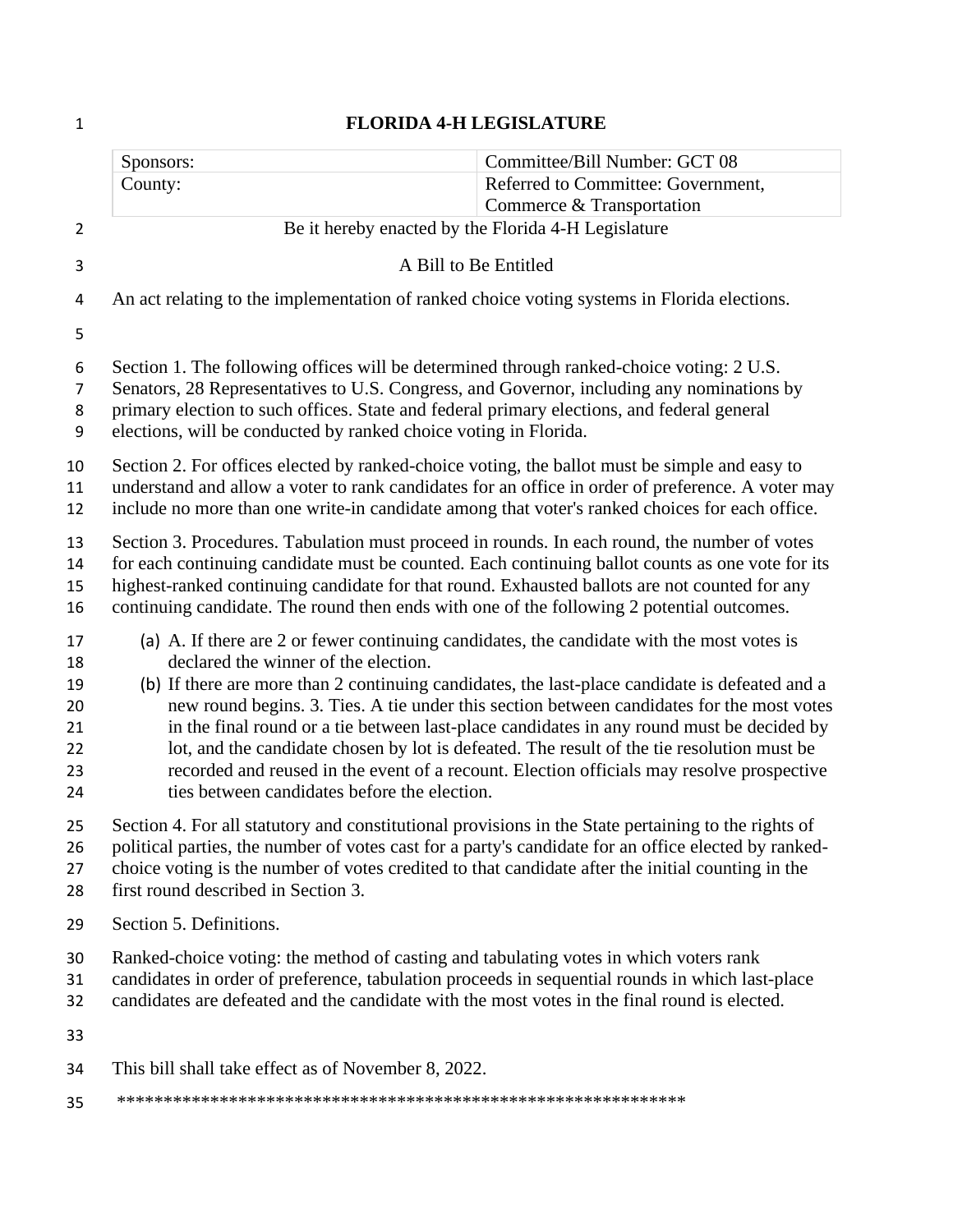#### **SUMMARY**

- This bill will make State elections with three or more candidates determined through voting
- ballots which rank all candidates in order of preference.
- 4 Coding: Words in struck through type are deletions from existing law; words underlined are additions.
- Pro: Elections will be determined by majority rather than plurality support, eliminating the
- spoiler effect and promoting policy-based campaigns rather than negative campaigns.
- Con: Voters will have to quickly adapt to an unfamiliar election system.
-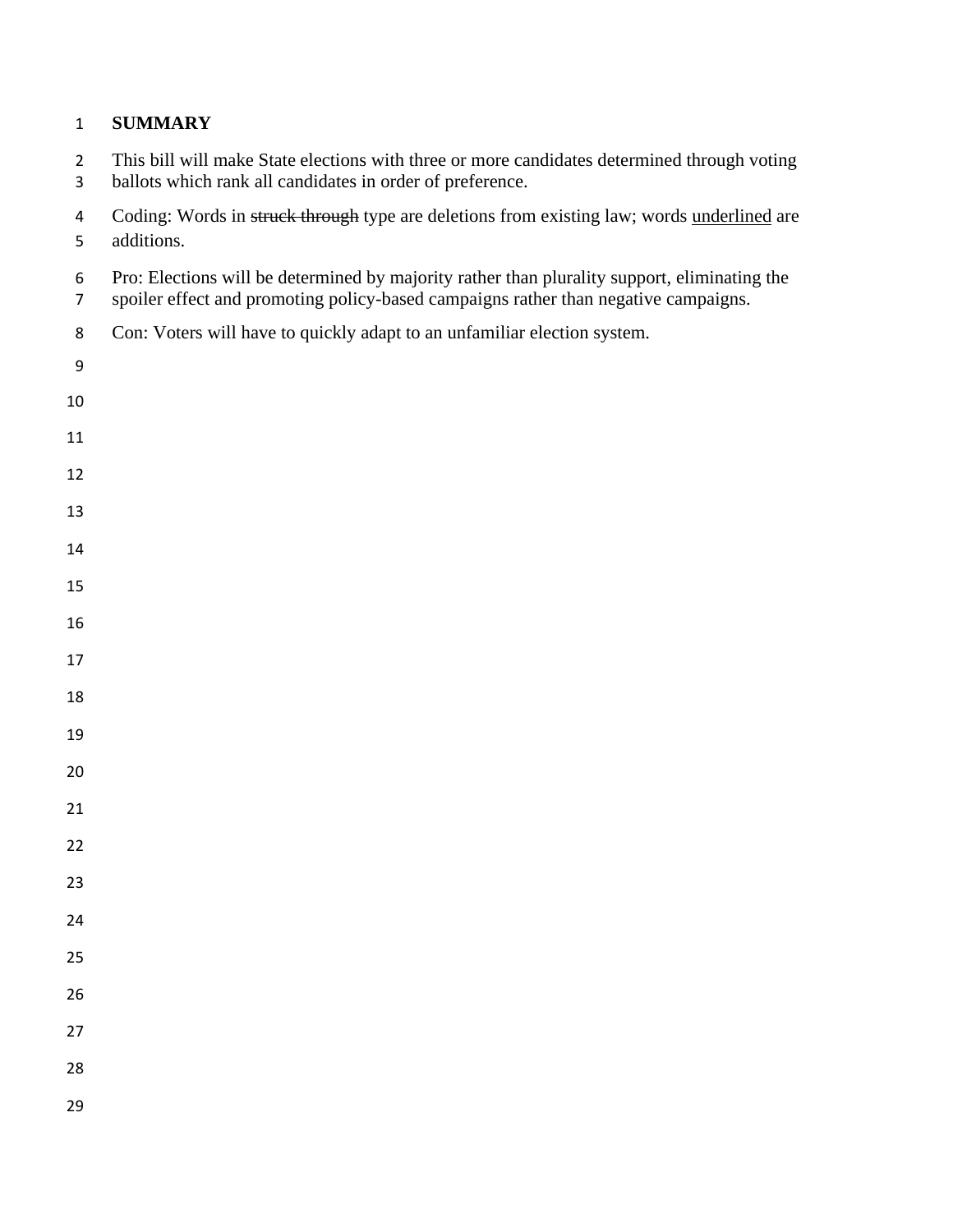|                                                                | Committee/Bill Number: HHS05<br>Sponsors:                                                                                                                                                                                                                                                                                                                                                                                                                                                                                                                                                                                                                                                                                                                                        |
|----------------------------------------------------------------|----------------------------------------------------------------------------------------------------------------------------------------------------------------------------------------------------------------------------------------------------------------------------------------------------------------------------------------------------------------------------------------------------------------------------------------------------------------------------------------------------------------------------------------------------------------------------------------------------------------------------------------------------------------------------------------------------------------------------------------------------------------------------------|
|                                                                | Referred to Committee: Health & Human<br>County:                                                                                                                                                                                                                                                                                                                                                                                                                                                                                                                                                                                                                                                                                                                                 |
| $\overline{2}$                                                 | <b>Services</b><br>Be it hereby enacted by the Florida 4-H Legislature                                                                                                                                                                                                                                                                                                                                                                                                                                                                                                                                                                                                                                                                                                           |
| 3                                                              | A Bill to Be Entitled                                                                                                                                                                                                                                                                                                                                                                                                                                                                                                                                                                                                                                                                                                                                                            |
|                                                                |                                                                                                                                                                                                                                                                                                                                                                                                                                                                                                                                                                                                                                                                                                                                                                                  |
| 4                                                              | An act relating to the establishment of a statewide Universal Basic Income                                                                                                                                                                                                                                                                                                                                                                                                                                                                                                                                                                                                                                                                                                       |
| 5                                                              |                                                                                                                                                                                                                                                                                                                                                                                                                                                                                                                                                                                                                                                                                                                                                                                  |
| 6<br>$\overline{7}$<br>8                                       | Section 1. Every documented, adult Florida citizen will have the opportunity to opt into a<br>program where they receive a monthly cash transfer of exactly \$1,000 from the State of Florida.<br>This will be mailed to their residence or P.O. Box in the form of a check.                                                                                                                                                                                                                                                                                                                                                                                                                                                                                                     |
| $\boldsymbol{9}$<br>10                                         | Section 2. There are no stipulations as to how the transfer is to be used. The \$1,000 will be<br>considered indistinguishable from the individual's personal cash.                                                                                                                                                                                                                                                                                                                                                                                                                                                                                                                                                                                                              |
| 11<br>12                                                       | Section 3. Those who opt-in automatically forgo potential or current benefits from state-provided<br>welfare programs.                                                                                                                                                                                                                                                                                                                                                                                                                                                                                                                                                                                                                                                           |
| 13<br>14                                                       | Section 4. If already participating, adults who become incarcerated for a month or longer will<br>forgo their monthly transfers for the period during which they are incarcerated.                                                                                                                                                                                                                                                                                                                                                                                                                                                                                                                                                                                               |
| 15                                                             | Section 5. The Universal Basic Income program will be funded primarily through                                                                                                                                                                                                                                                                                                                                                                                                                                                                                                                                                                                                                                                                                                   |
| 16<br>17<br>18<br>19<br>20                                     | 1. Health & Human Services Dept. budget/net savings<br>a. Money initially budgeted for welfare that is forgone due to participants opting<br>into this program is considered a savings which then funds the program.<br>2. Public revenue from Florida tourism<br>3. 5% increase in State Corporate Income Tax                                                                                                                                                                                                                                                                                                                                                                                                                                                                   |
| 21                                                             | Section 6. Definitions.                                                                                                                                                                                                                                                                                                                                                                                                                                                                                                                                                                                                                                                                                                                                                          |
| 22<br>23<br>24<br>25<br>26<br>27<br>28<br>29<br>30<br>31<br>32 | 1. "Adult"- Person 18 years of age or older; a legal adult<br>2. "Cash Transfer"- Direct payment from the government made to eligible groups of people<br>"Personal Cash"- Funds belonging to an individual for personal use<br>3.<br>"State-provided welfare programs"- Statutory procedure or social assistance effort funded<br>4.<br>by the State of Florida, which may include<br>a. Unemployment benefit programs<br>b. Family allowance benefits<br>Other means-tested assistance funded at the state level<br>C <sub>1</sub><br>5. "Public Revenue" - Profit earned by the government from consumers<br>"Universal Basic Income" - Financial transfer policy in which all citizens receive an equal<br>6.<br>financial grant paid by the government without a means test |
| 33                                                             |                                                                                                                                                                                                                                                                                                                                                                                                                                                                                                                                                                                                                                                                                                                                                                                  |
| 34                                                             | This bill shall take effect as of January 1, 2023.                                                                                                                                                                                                                                                                                                                                                                                                                                                                                                                                                                                                                                                                                                                               |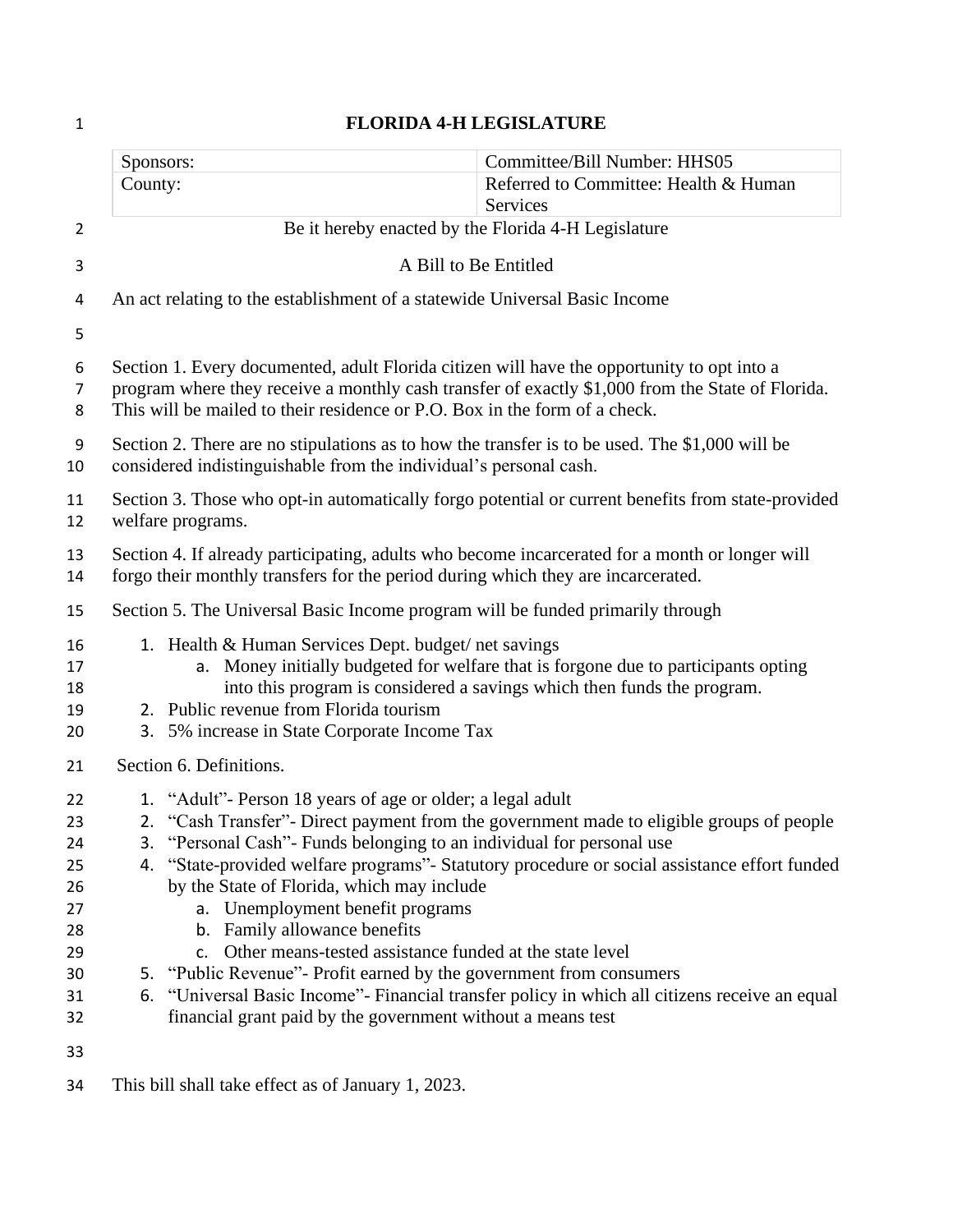| $\mathbf{1}$   |                                                                                                          |
|----------------|----------------------------------------------------------------------------------------------------------|
| $\overline{2}$ | <b>SUMMARY</b>                                                                                           |
| $\mathsf{3}$   | This bill will introduce an opt-in Universal Basic Income as an alternative to welfare benefits.         |
| 4<br>5         | Coding: Words in struck through type are deletions from existing law; words underlined are<br>additions. |
| 6              | Pro: Individuals will have greater agency with the stability of an income floor.                         |
| $\overline{7}$ | Con: Some individuals may exploit their cash transfer and waste their monthly funds.                     |
| 8              |                                                                                                          |
| 9              |                                                                                                          |
| 10             |                                                                                                          |
| 11             |                                                                                                          |
| 12             |                                                                                                          |
| 13             |                                                                                                          |
| 14             |                                                                                                          |
| 15             |                                                                                                          |
| 16             |                                                                                                          |
| 17             |                                                                                                          |
| 18             |                                                                                                          |
| 19             |                                                                                                          |
| 20             |                                                                                                          |
| 21             |                                                                                                          |
| 22             |                                                                                                          |
| 23             |                                                                                                          |
| 24             |                                                                                                          |
| 25             |                                                                                                          |
| 26             |                                                                                                          |
| 27             |                                                                                                          |
| 28             |                                                                                                          |
| 29             |                                                                                                          |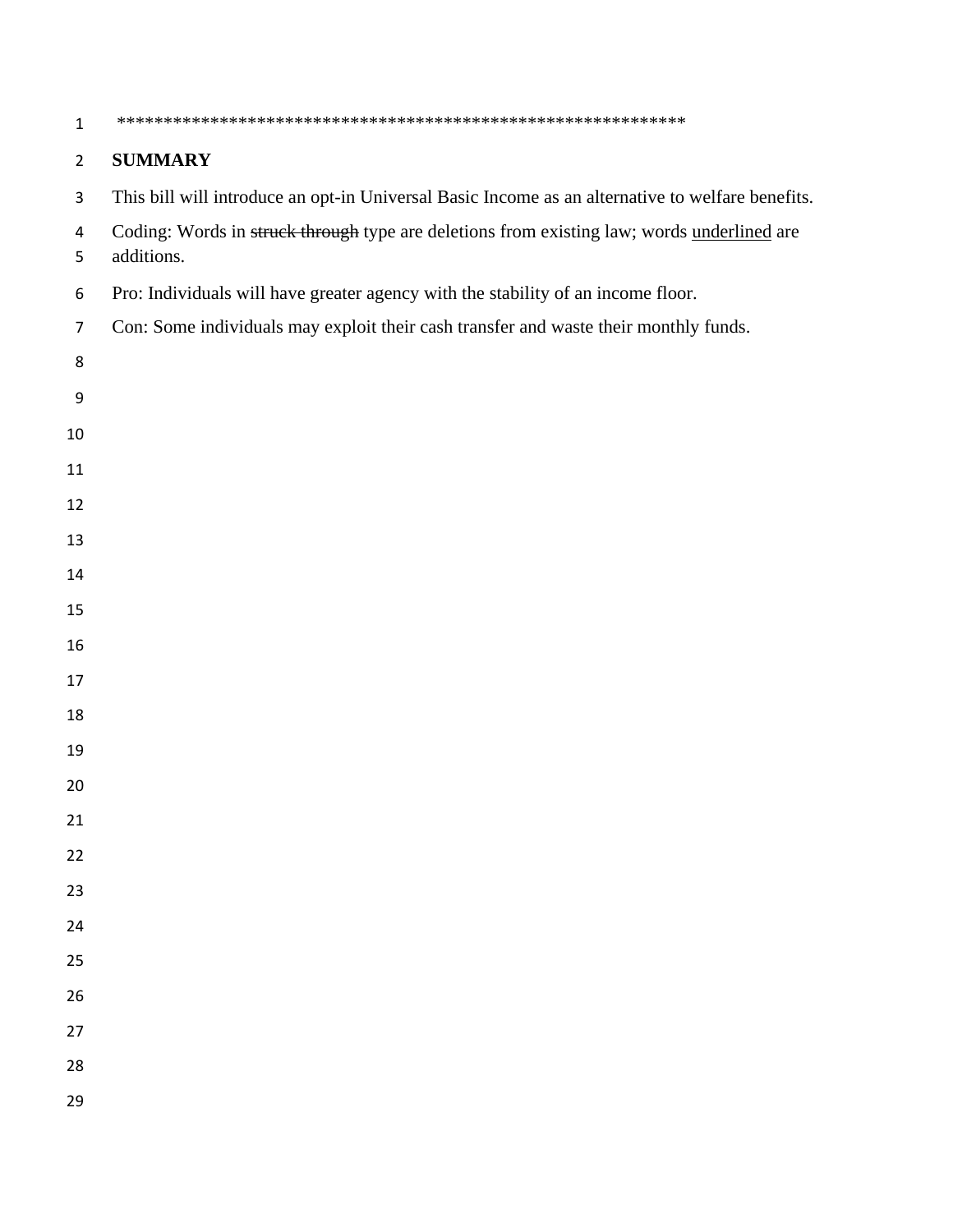|                            | Committee/Bill Number: HHS09<br>Sponsors:                                                                                                                                                                                                                                                                                                                                                                    |  |  |
|----------------------------|--------------------------------------------------------------------------------------------------------------------------------------------------------------------------------------------------------------------------------------------------------------------------------------------------------------------------------------------------------------------------------------------------------------|--|--|
|                            | Referred to Committee: Health & Human<br>County:                                                                                                                                                                                                                                                                                                                                                             |  |  |
|                            | <b>Services</b>                                                                                                                                                                                                                                                                                                                                                                                              |  |  |
| $\overline{2}$             | Be it hereby enacted by the Florida 4-H Legislature                                                                                                                                                                                                                                                                                                                                                          |  |  |
| 3                          | A Bill to Be Entitled                                                                                                                                                                                                                                                                                                                                                                                        |  |  |
| 4                          | An act relating to mandating that employers provide paid parental leave.                                                                                                                                                                                                                                                                                                                                     |  |  |
| 5                          | Section 1. Requirement                                                                                                                                                                                                                                                                                                                                                                                       |  |  |
| 6                          | All businesses in the state of Florida are hereby required to provide paid parental leave to all                                                                                                                                                                                                                                                                                                             |  |  |
| 7                          | employees. Mothers shall receive at least thirty (30) days of paid leave prior to giving birth, and                                                                                                                                                                                                                                                                                                          |  |  |
| 8<br>9                     | at least ninety (90) days of paid leave after. Fathers shall receive at least fifteen (15) days of paid<br>leave prior to birth, and at least thirty (30) days of paid leave after.                                                                                                                                                                                                                          |  |  |
| 10                         | Section 2. Adoption Provision                                                                                                                                                                                                                                                                                                                                                                                |  |  |
| 11<br>12<br>13<br>14       | Employees adopting or receiving a child via adoption shall receive at least ninety (90) days of<br>paid leave upon reception, contingent on the child being one-year-old or younger upon reception.<br>If an adopted child is older than twelve $(12)$ months and younger than thirty-six $(36)$ months,<br>employees shall receive at least thirty (30) days of paid leave.                                 |  |  |
| 15                         | Section 3. Premature and Late-Birth Provision                                                                                                                                                                                                                                                                                                                                                                |  |  |
| 16<br>17<br>18<br>19<br>20 | In the case of leave based on birth or surrogacy, the birth date will be determined ahead of time<br>and certified by a medical professional. If the birth is premature, subsequent post-birth leave<br>shall come into effect immediately. If birth occurs after the expected date, employees shall<br>receive up to ten (10) more days of paid leave and subsequent mandatory unpaid leave until<br>birth. |  |  |
| 21                         | This bill shall take effect immediately upon passage.                                                                                                                                                                                                                                                                                                                                                        |  |  |
| 22                         |                                                                                                                                                                                                                                                                                                                                                                                                              |  |  |
| 23                         | <b>SUMMARY</b>                                                                                                                                                                                                                                                                                                                                                                                               |  |  |
| 24<br>25                   | This bill will make mandatory paid parental leave a requirement for all employers in the state of<br>Florida. Mothers and fathers will receive paid time off before and after birth.                                                                                                                                                                                                                         |  |  |
| 26<br>27                   | Coding: Words in struck through type are deletions from existing law; words underlined are<br>additions.                                                                                                                                                                                                                                                                                                     |  |  |

- Pro: People will face less stress and have more time to focus on building their families without worrying about their employment.
- Con: Employers will have to pay workers without receiving their service in return, as well as
- having to hold their job for an extended period.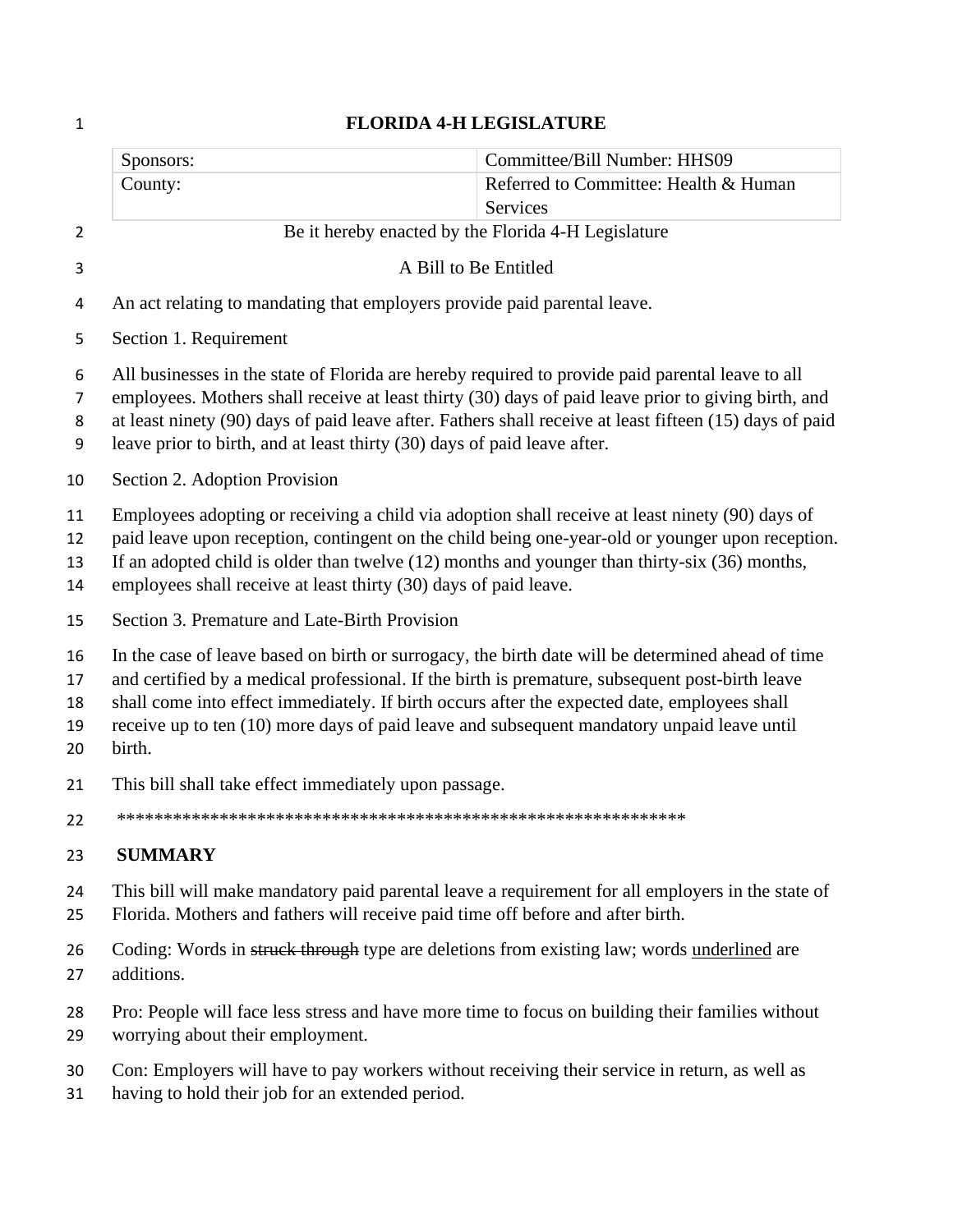| $\mathbf{1}$         | <b>FLORIDA 4-H LEGISLATURE</b>                                   |                                                                                                                                                                                                     |  |  |
|----------------------|------------------------------------------------------------------|-----------------------------------------------------------------------------------------------------------------------------------------------------------------------------------------------------|--|--|
|                      | Sponsors:                                                        | Committee/Bill Number: JJ02                                                                                                                                                                         |  |  |
|                      | County:                                                          | Referred to Committee: Juvenile Justice                                                                                                                                                             |  |  |
| $\overline{2}$       | Be it hereby enacted by the Florida 4-H Legislature              |                                                                                                                                                                                                     |  |  |
| 3                    | A Bill to be Entitled                                            |                                                                                                                                                                                                     |  |  |
| 4<br>5<br>6          | program.                                                         | An act to get all children the proper support after they turn 18 and are out of foster care                                                                                                         |  |  |
| 7<br>8<br>9          | the support they need to grow to be functioning, working adults. | Section 1: More thorough background checks for people that host children to make sure they get                                                                                                      |  |  |
| 10<br>11<br>12<br>13 | funding does not depend completely on taxes.                     | Section 2: The government will set up charity accounts for the holiday season so people that<br>want to help change children's lives for the better can donate to the children for their future, so |  |  |
| 14<br>15             |                                                                  | Section 3: Give shelter to children that have turned 18 years old, who do not have the support<br>yet, for up to 2 years while they live on their own, get jobs and learn life management skills.   |  |  |
| 16                   | This bill shall take effect upon becoming law.                   |                                                                                                                                                                                                     |  |  |
| 17                   |                                                                  |                                                                                                                                                                                                     |  |  |
| 18                   | <b>SUMMARY</b>                                                   |                                                                                                                                                                                                     |  |  |
| 19<br>20             | they needed to now get the help they need to live on their own.  | This bill will help support kids who did not have the opportunity to grow up with support that                                                                                                      |  |  |
| 21<br>22             | additions.                                                       | Coding: Words in struck through type are deletions from existing law; words underlined are                                                                                                          |  |  |
| 23<br>24             | have the support they need.                                      | Pro: This bill will help reduce homelessness with children coming out of foster care that do not                                                                                                    |  |  |
| 25<br>26             | system.                                                          | Con: This bill will cause the government to put more effort and money into the foster care                                                                                                          |  |  |
| 27                   |                                                                  |                                                                                                                                                                                                     |  |  |
| 28                   |                                                                  |                                                                                                                                                                                                     |  |  |
| 29                   |                                                                  |                                                                                                                                                                                                     |  |  |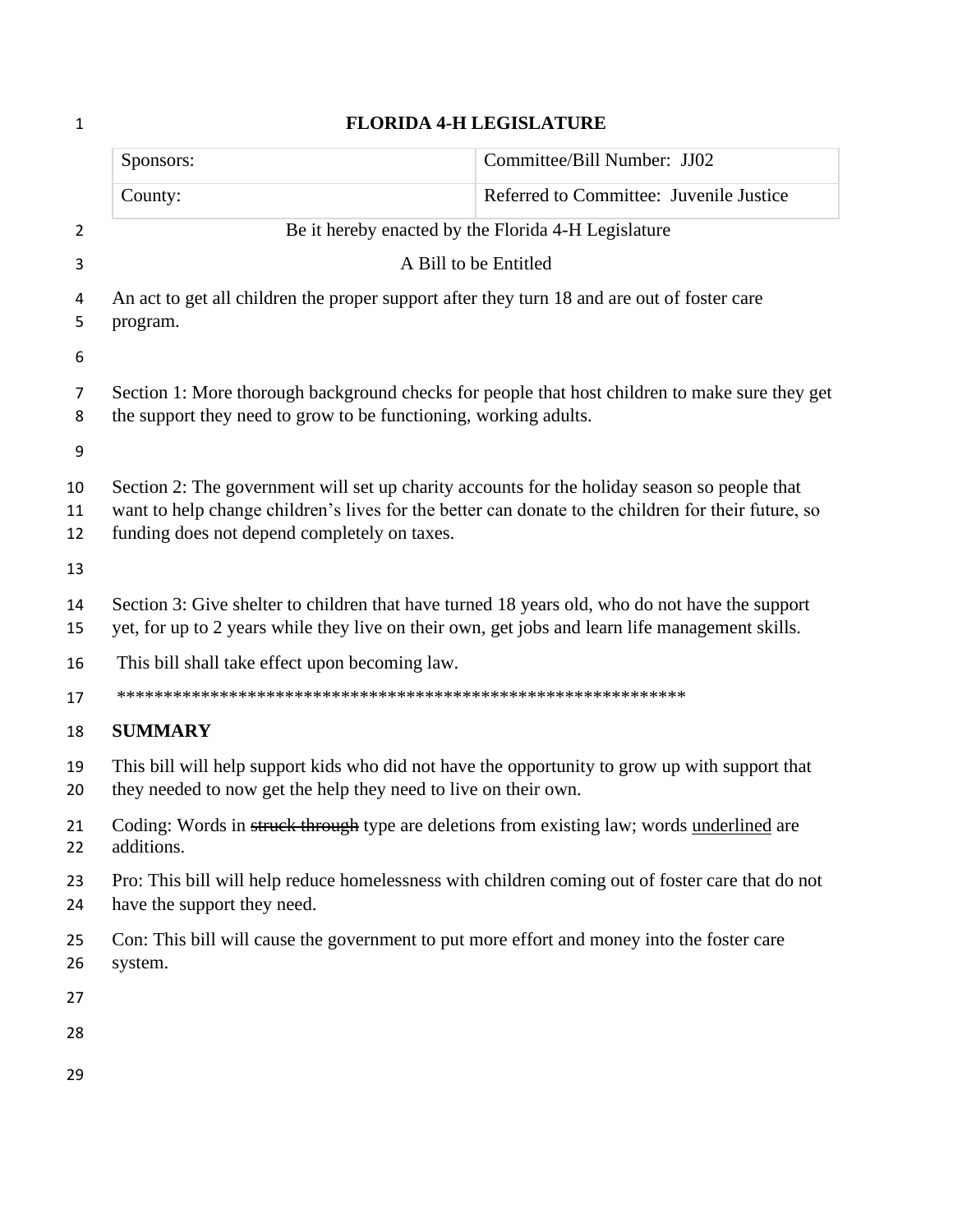| $\mathbf{1}$                                                   | <b>FLORIDA 4-H LEGISLATURE</b>                                                                                                                                                                                                                                                                                                                                                                                                                                                                                                                                                                                                                                                                                                                                                                                                                                                                                                                        |                                                     |  |  |
|----------------------------------------------------------------|-------------------------------------------------------------------------------------------------------------------------------------------------------------------------------------------------------------------------------------------------------------------------------------------------------------------------------------------------------------------------------------------------------------------------------------------------------------------------------------------------------------------------------------------------------------------------------------------------------------------------------------------------------------------------------------------------------------------------------------------------------------------------------------------------------------------------------------------------------------------------------------------------------------------------------------------------------|-----------------------------------------------------|--|--|
|                                                                | Sponsors:                                                                                                                                                                                                                                                                                                                                                                                                                                                                                                                                                                                                                                                                                                                                                                                                                                                                                                                                             | Committee/Bill Number: JJ03                         |  |  |
|                                                                | County:                                                                                                                                                                                                                                                                                                                                                                                                                                                                                                                                                                                                                                                                                                                                                                                                                                                                                                                                               | Referred to Committee: Juvenile Justice             |  |  |
| $\overline{2}$                                                 |                                                                                                                                                                                                                                                                                                                                                                                                                                                                                                                                                                                                                                                                                                                                                                                                                                                                                                                                                       | Be it hereby enacted by the Florida 4-H Legislature |  |  |
| 3                                                              | A Bill to be Entitled                                                                                                                                                                                                                                                                                                                                                                                                                                                                                                                                                                                                                                                                                                                                                                                                                                                                                                                                 |                                                     |  |  |
| 4<br>5<br>6                                                    | An act to increase the use of community service as punishment for crimes committed by youth<br>and other minors.                                                                                                                                                                                                                                                                                                                                                                                                                                                                                                                                                                                                                                                                                                                                                                                                                                      |                                                     |  |  |
| 7                                                              | Section 1: Recognitions                                                                                                                                                                                                                                                                                                                                                                                                                                                                                                                                                                                                                                                                                                                                                                                                                                                                                                                               |                                                     |  |  |
| 8                                                              | The Florida 4-H Legislature recognizing the following facts:                                                                                                                                                                                                                                                                                                                                                                                                                                                                                                                                                                                                                                                                                                                                                                                                                                                                                          |                                                     |  |  |
| 9<br>10<br>11<br>12<br>13<br>14                                | 1. That youth, having committed a crime and having been put into the criminal justice<br>system, often commit additional crimes.<br>2. Rehabilitation and community service as punishment has been found to limit individuals<br>from committing further crimes.<br>3. That, therefore, the use of rehabilitation and community service, as a punishment for<br>crime committed by a youth, is a preferable punishment than imprisonment or probation.                                                                                                                                                                                                                                                                                                                                                                                                                                                                                                |                                                     |  |  |
| 15                                                             | Section 2: Definitions                                                                                                                                                                                                                                                                                                                                                                                                                                                                                                                                                                                                                                                                                                                                                                                                                                                                                                                                |                                                     |  |  |
| 16<br>17<br>18<br>19                                           | 1. For this act, "youth," "juvenile," and "minor" are to be defined as an individual under the<br>age of eighteen (18), having not joined the armed forces with parental consent at any age<br>before eighteen, having not been married, and having not been granted, by any means, the<br>full legal rights of an adult citizen or resident.                                                                                                                                                                                                                                                                                                                                                                                                                                                                                                                                                                                                         |                                                     |  |  |
| 20                                                             | Section 3: Changes to Current Punishments for Misdemeanors                                                                                                                                                                                                                                                                                                                                                                                                                                                                                                                                                                                                                                                                                                                                                                                                                                                                                            |                                                     |  |  |
| 21<br>22                                                       | Any applicable statutes among the general law of the State of Florida shall hereby be amended<br>by the following, whenever a youth is the individual being sentenced:                                                                                                                                                                                                                                                                                                                                                                                                                                                                                                                                                                                                                                                                                                                                                                                |                                                     |  |  |
| 23<br>24<br>25<br>26<br>27<br>28<br>29<br>30<br>31<br>32<br>33 | 1. For the committal of all misdemeanors of the first degree, having been committed by a<br>youth, duly convicted by a jury of their peers, by admission of guilt, or by other<br>constitutionally acceptable means, the punishment shall not exceed ninety-six (96) hours<br>of community service. This community service shall be operated, as pursuant to current<br>law and procedure. The punishment must also include attending a rehabilitation program<br>designed, designated, or other chosen by the Florida Department of Law Enforcement.<br>2. For the committal of all misdemeanors of the second degree, having been committed by a<br>youth, duly convicted by a jury of their peers, by admission of guilt, or by other<br>constitutionally acceptable means, the punishment shall not exceed seventy-two (72)<br>hours of community service. This community service shall be operated, as pursuant to<br>current law and procedure. |                                                     |  |  |
| 34                                                             | Section 4: Exceptions                                                                                                                                                                                                                                                                                                                                                                                                                                                                                                                                                                                                                                                                                                                                                                                                                                                                                                                                 |                                                     |  |  |